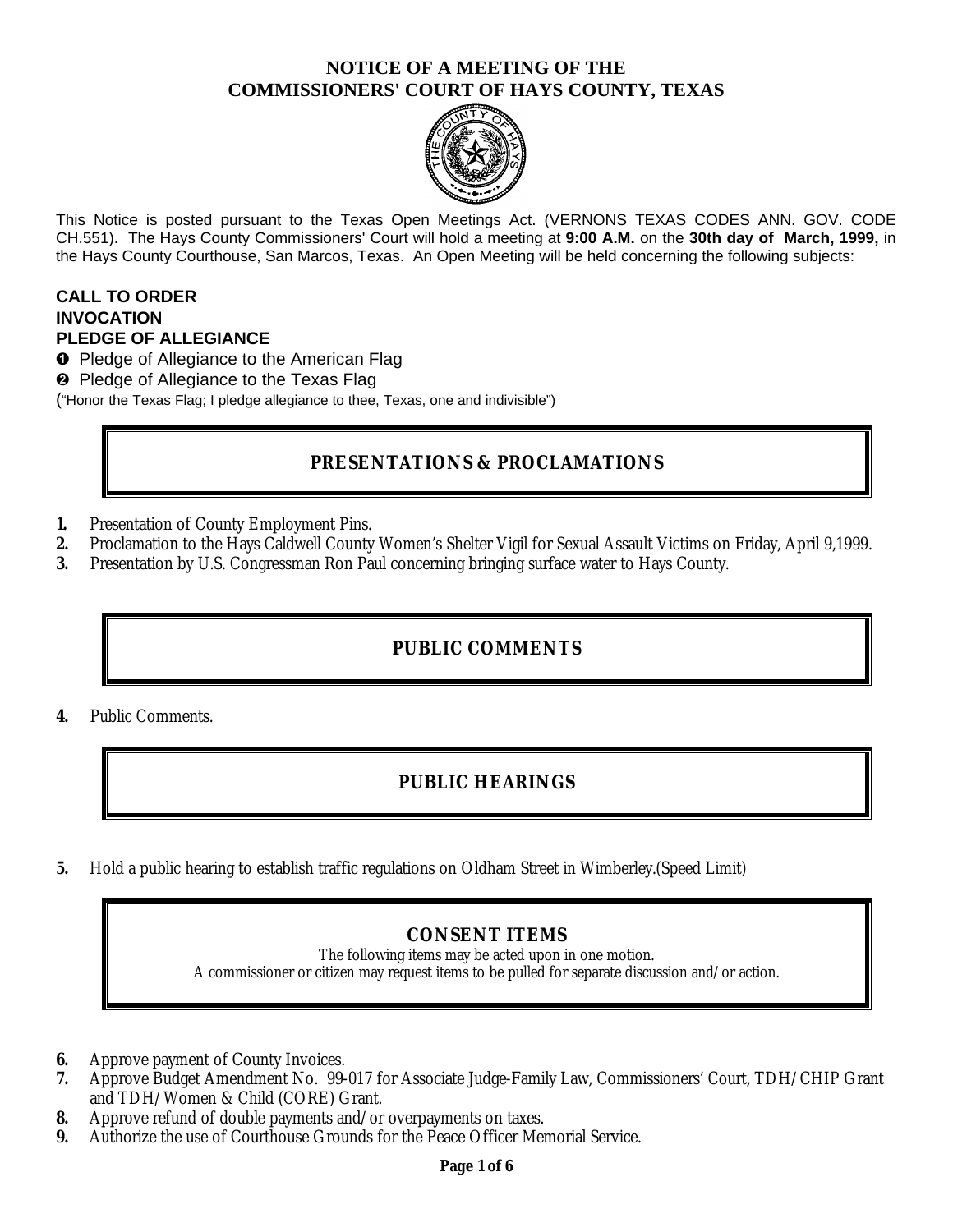# **ACTION ITEMS**

#### RESOLUTIONS & ORDINANCES

- **10. Powers -** Discussion and possible action to adopt a Disaster Declaration in Hays County.(Burn Ban)
- **11. Powers** Discussion and possible action concerning adoption of new Agenda Process Guidelines.

#### GRANTS

**12. Powers -** Authorize County Judge to submit/accept grant from the Texas Dept. of Health, Children's Health Insurance Program for \$5,917.

#### **SUBDIVISIONS**

- **13. PCT. 4** 99-4-015 Consider approval of preliminary plat of **"Mountain Oaks"** consisting of 14 lots
- **14. PCT. 2** 99-2-009 Consider approval of preliminary plat of **"Southlake"** consisting of 2 lots
- **15. PCT. 4** 98-4-055 Consider approval of **FINAL** plat of **"Deerfield Estates"** consisting of 21 lots
- **16. PCT. 4** 98-4-057 Consider approval of **FINAL** plat of **"Stanford Oaks Estates"** consisting of 6 lots
- **17. PCT. 3** Discussion and possible action regarding construction bond in **"Rivercreek Subdivision"**

#### ROADS

#### COMMITTEE REPORTS & RECOMMENDATIONS

#### MISC. ITEMS

STAFF REPORTS**:** County staff may report to the Court regarding ongoing issues. NO ACTION.

## **WORKSHOP SESSIONS**

**18. Molenaar -** Workshop concerning Hays County Road Department policies, procedures, needs, etc.**(1:30 P.M.)**

#### **EXECUTIVE SESSION**

Pursuant to Chapter 551 of the Government Code, the Court may meet in closed executive session to discuss the Following items. **Discussion and Action in open session may follow.**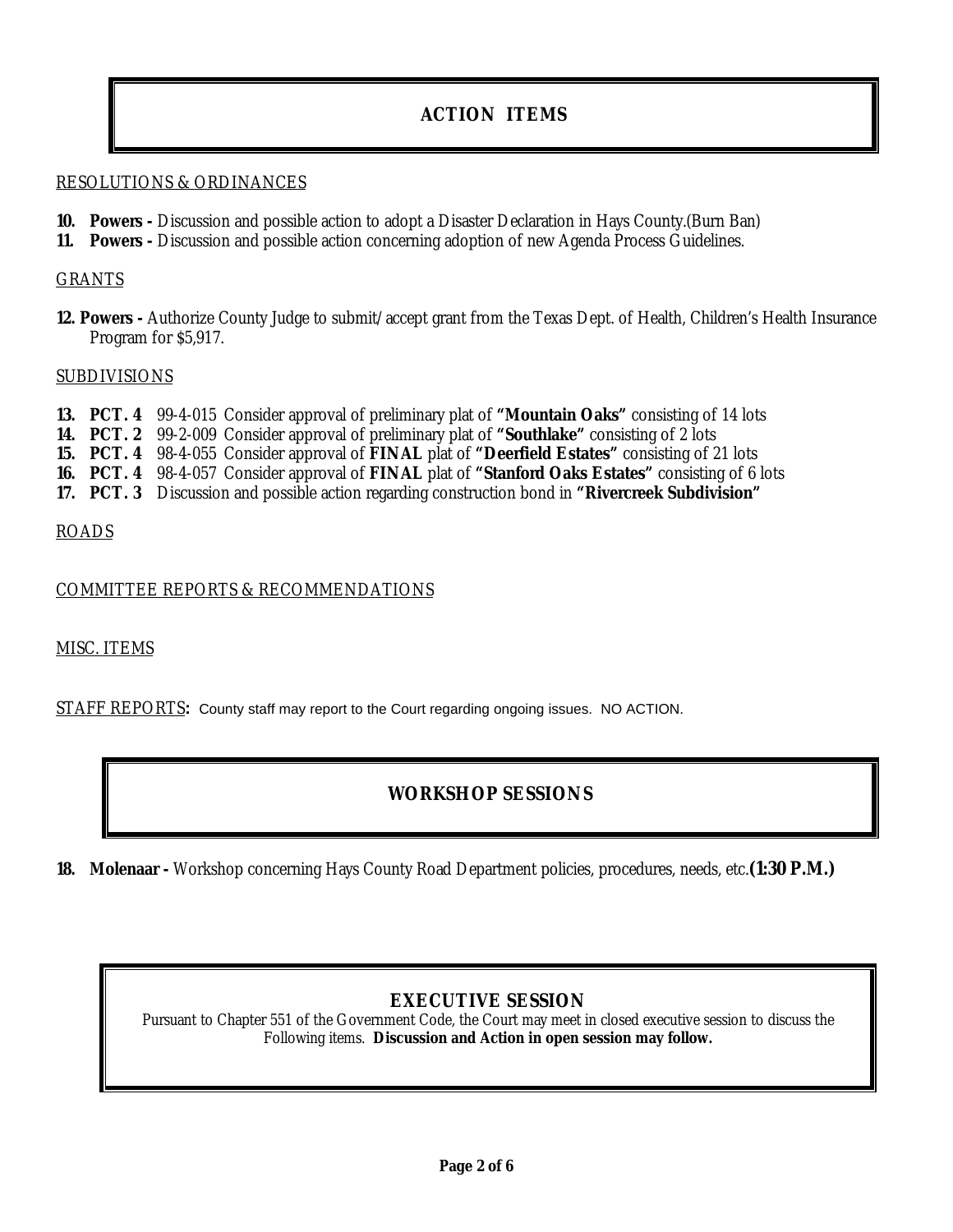**19. Molenaar -** Executive Session to discuss litigation relating to JKL, Inc. and the Lime Kiln (CR225), Hilliard (CR222) & Windy Hill (CR131) Roads projects, pursuant to Section 551.071 of the Government Code.

#### **ADJOURNMENT**

Posted at 1:00 o'clock P.M. on the 25th day of March, 1999.

**COMMISSIONERS' COURT H A Y S COUNTY, TEXAS**

**\_\_\_\_\_\_\_\_\_\_\_\_\_\_\_\_\_\_\_\_\_\_\_\_\_\_\_\_\_\_\_\_ CLERK OF THE COURT**

**Persons with disabilities who plan to attend this meeting and who may need auxiliary aids of services such as interpreters for persons who are deaf or hearing impaired; readers; or large print are requested to contact the Hays County Judge's Office at (512) 393-2204 two (2) work days prior to the meeting so that appropriate arrangements can be made. Braille is not available.**



# **ADDENDUM TO NOTICE OF MEETING OF THE COMMISSIONERS' COURT OF HAYS COUNTY, TEXAS**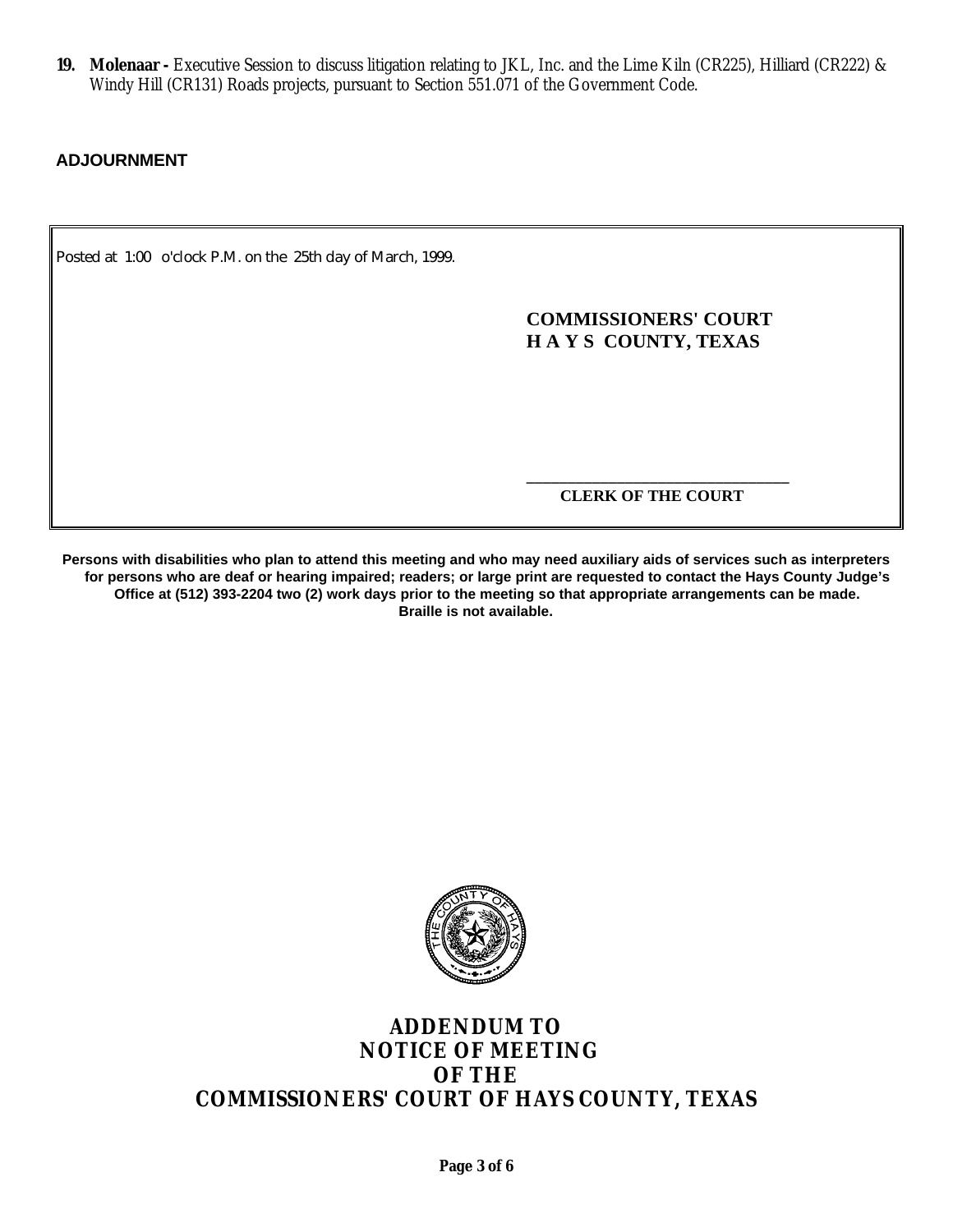This notice is posted pursuant to the Texas Open Meetings Act. (VERNONS TEXAS CODES ANN. GOV. CODE CH. 551). The Hays County Commissioners' Court has scheduled a meeting for **9:00 A.M., on the 30th day of March, 1999** at the Hays County Courthouse, San Marcos, Texas. The following subject is being added to the agenda:

**20. Burnett -** Discussion and possible action regarding a resolution in support of the C.A.M.P.O. request of the Texas Transportation Commission.

Posted at 1:00 o'clock P.M. on the 25th day of March, 1999.

## **COMMISSIONERS' COURT OF H A Y S COUNTY, TEXAS**

\_\_\_\_\_\_\_\_\_\_\_\_\_\_\_\_\_\_\_\_\_\_\_\_\_\_\_\_\_\_\_\_\_\_\_\_\_ CLERK OF THE COURT



## **ADDENDUM TO NOTICE OF MEETING OF THE COMMISSIONERS' COURT OF HAYS COUNTY, TEXAS**

This notice is posted pursuant to the Texas Open Meetings Act. (VERNONS TEXAS CODES ANN. GOV. CODE CH. 551). The Hays County Commissioners' Court has scheduled a meeting for **9:00 A.M., on the 30th day of March, 1999** at the Hays County Courthouse, San Marcos, Texas. The following subject is being added to the agenda: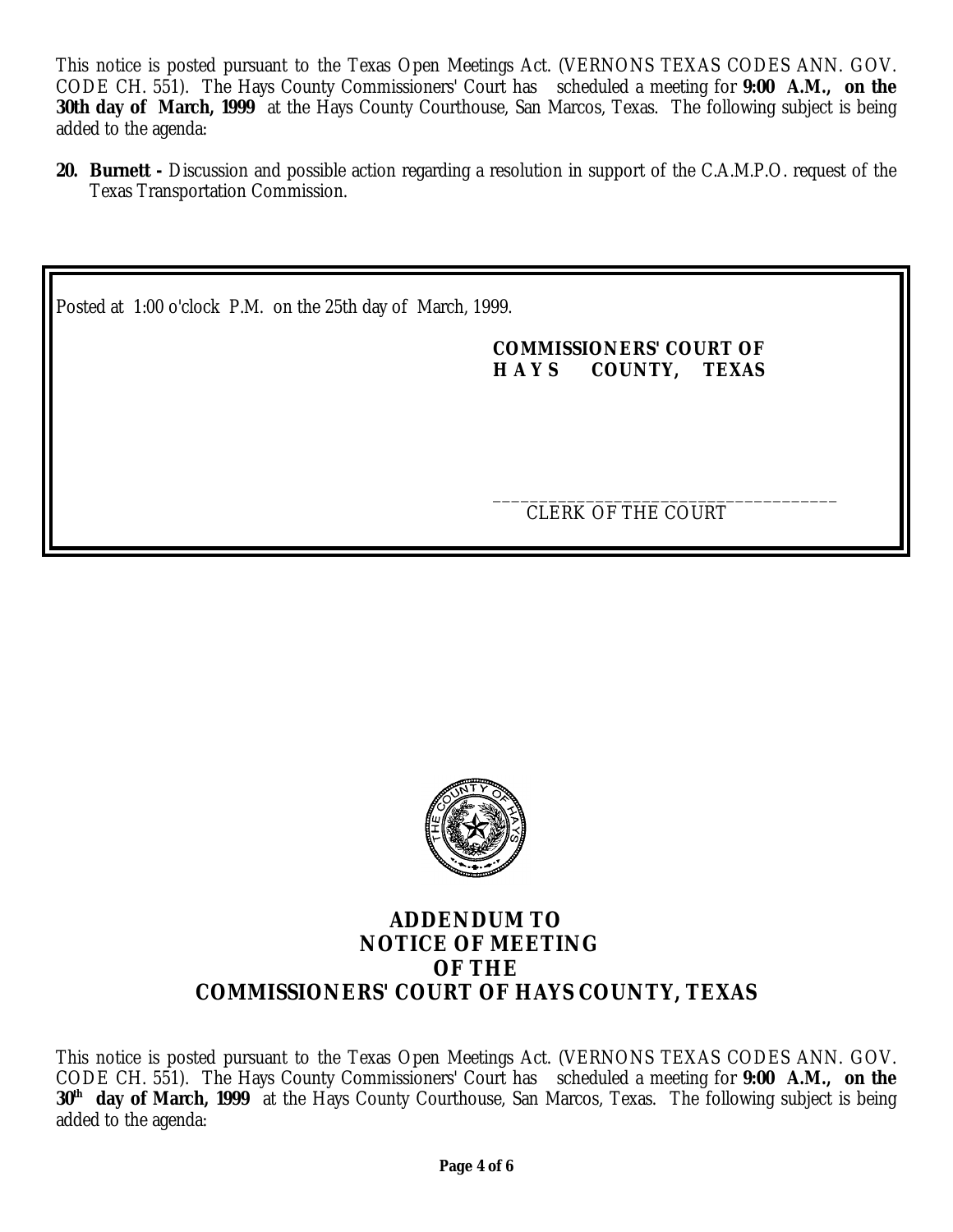- **21. Carter –** Discussion with possible action to consider closing portions of **Old Stagecoach Rd.** due to hazardous conditions.
- **22. Carter** Discussion with possible action to name a private road **"Marks Overlook".**

Posted at 3:30 o'clock P.M. on the 25<sup>th</sup> day of March, 1999

## **COMMISSIONERS' COURT OF H A Y S COUNTY, TEXAS**

\_\_\_\_\_\_\_\_\_\_\_\_\_\_\_\_\_\_\_\_\_\_\_\_\_\_\_\_ CLERK OF THE COURT



# **ADDENDUM TO NOTICE OF MEETING OF THE COMMISSIONERS' COURT OF HAYS COUNTY, TEXAS**

This notice is posted pursuant to the Texas Open Meetings Act. (VERNONS TEXAS CODES ANN. GOV. CODE CH. 551). The Hays County Commissioners' Court has scheduled a meeting for **9:00 A.M., on the 30th day of March, 1999** at the Hays County Courthouse, San Marcos, Texas. The following subject is being added to the agenda:

**23. Molenaar –** Discussion and possible action to adopt a resolution calling on the TNRCC to grant Hays County additional time to explore the creation of a Groundwater Conservation district and allow the County to update the *Hays County Water and Wastewater Study (1989).* Further discussion and action should allow the Purchasing Department to issue a Request for Proposals for an update of the *Hays County Water and Wastewater Study.*